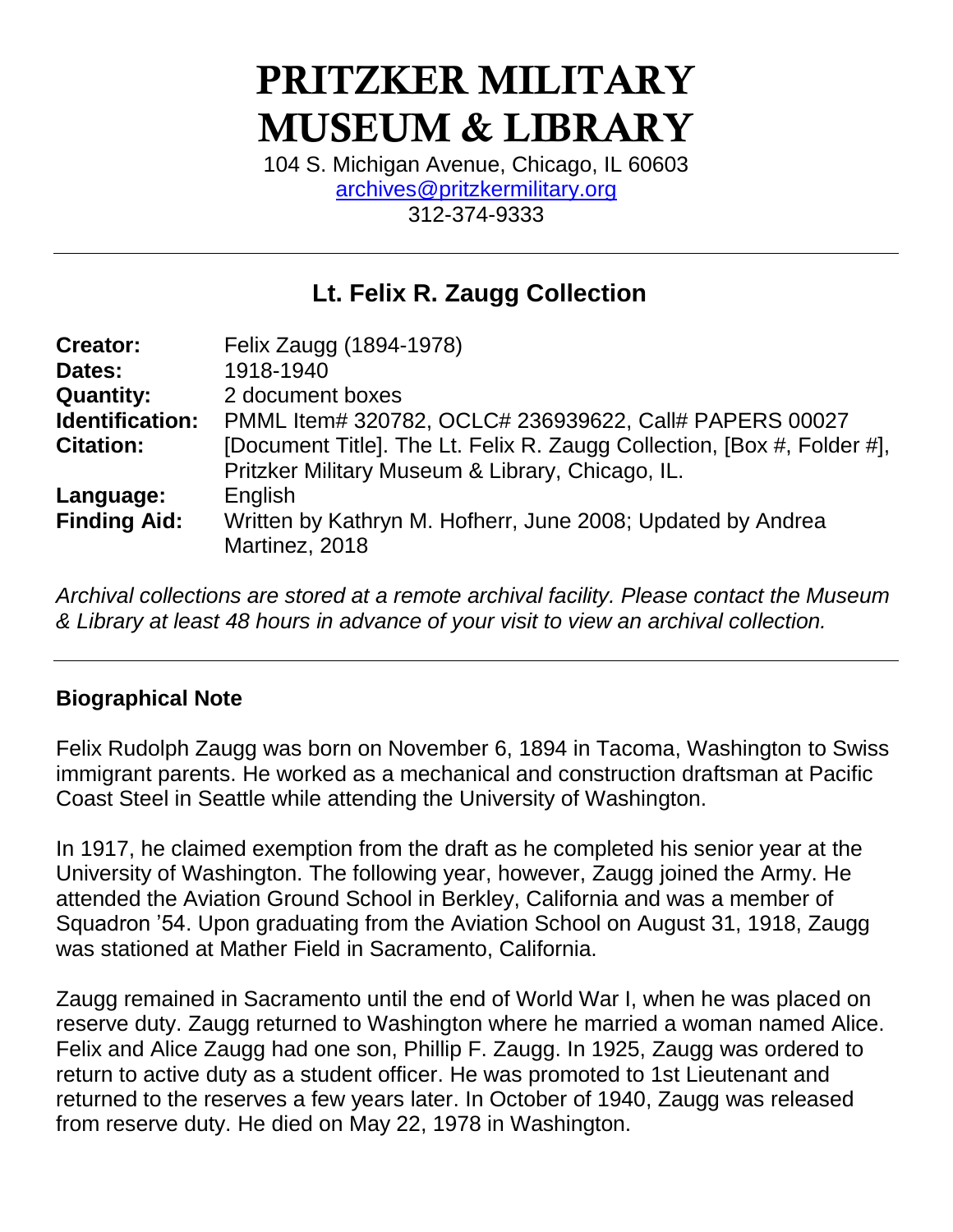#### **Scope and Content of the Collection**

The collection contains a scrapbook created by 1<sup>st</sup> Lieutenant Felix R. Zaugg and a number of loose items that could have come from the scrapbook. The bulk of the collection concerns Zaugg's military service for the years 1918-1940.

The collection includes a fifty-one page scrapbook created from photographs Zaugg took. Also included in the scrapbook are a number of sketches Zaugg made to illustrate the photo collections within the book. The remainder of the documents included in the scrapbook consist of promotion orders Zaugg received throughout his military career.

The collection also includes a series of photographs of Squadron '54. These photographs were taken in Berkley, California for events surrounding the Squadron's graduation.

The remainder of the collection is comprised of photographs and United States Army Promotion Certificates that were part of the scrapbook at one time.

#### **Arrangement**

The original order of the scrapbook has been maintained. The collection is contained within two archival boxes. Box one holds the original scrapbook; box two contains preservation images created by PMML staff of each scrapbook page and folders consisting of loose items.

#### **Rights**

All other rights are held by the author or publisher. Users assume responsibility for following copyright laws as established by US Code Title 17.

#### **Related Collections**

Reminiscences of Sgt. Robert J. Flint: "One Doughboy's Experience in the World War of 1917-1918"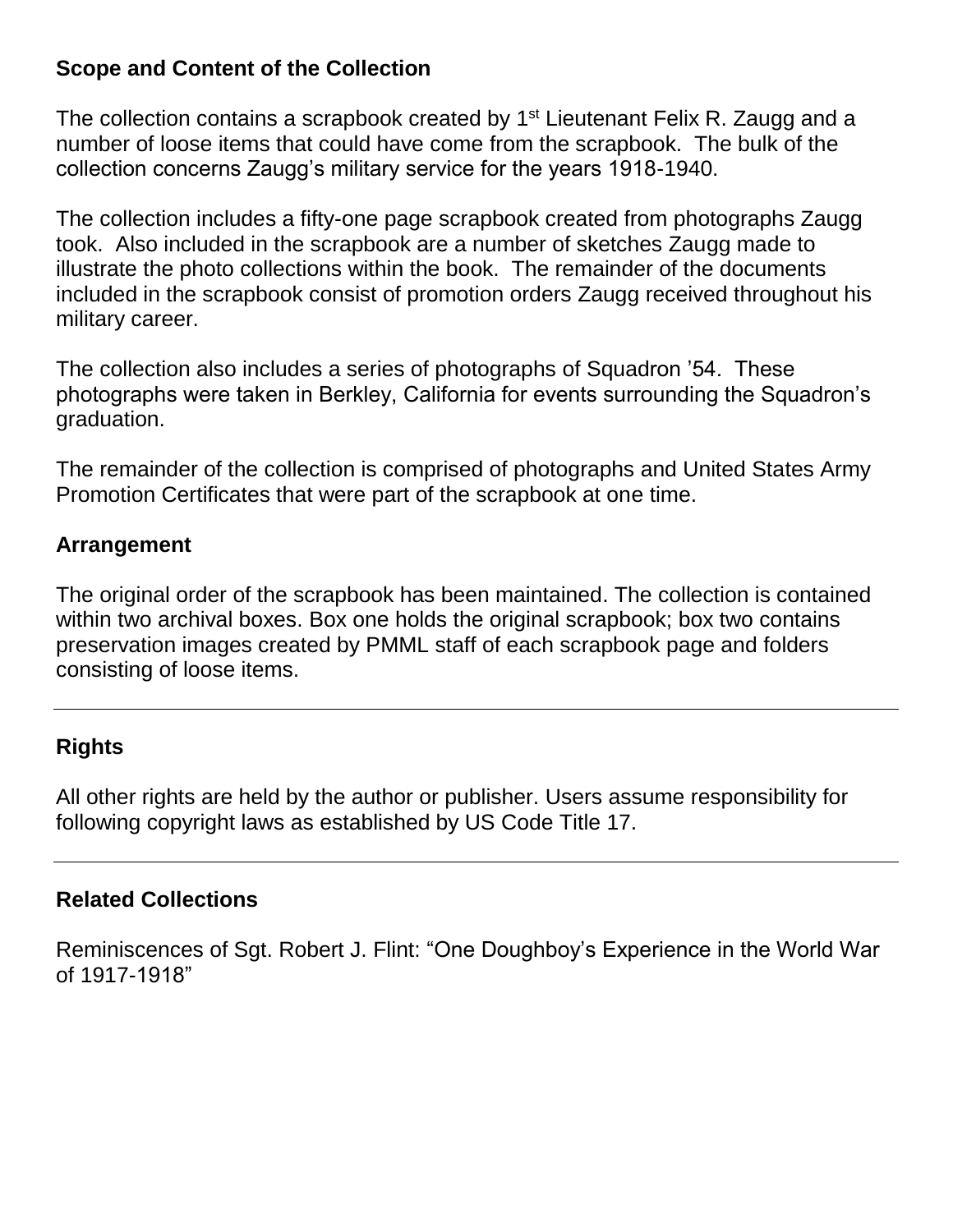#### **Key Subjects**

This collection is indexed under the following headings in the Library's online catalog. Researchers interested in materials about related topics, persons, or places should search the catalog using these subject headings.

#### **Names**

Argyle, Horace R., 1889-1918 Brelin, Ebbe A., 1892-1990 Crane, Charles B. Hossack, Orlo R.W., 1891-1937 Hunter, George B. Love, Mickey Shelton, M. Tipton, Rubin R., 1889- Wing, Lesher S., 1892-1982 Zaugg, Felix R., 1894-1978 Zumwinkel, Otto H., 1892-1968

#### **Subjects**

United States. Army. Air Corps. Mather Field United States. Army. Air Corps. Rockwell Field Sutter's Fort (Sacramento, Calif.) United States--Army--54th Squadron--World War, 1914-1918 United States--Army--490 Bombardment Squadron United States. Army. Air Corps--History--World War, 1914-1918. United States--School of Military Aeronautics--Berkley, California University of Washington--Naval Officer's Training Camp World War, 1914-1918 -- United States.

#### **Detailed Description of the Collection**

#### **Box One Scrapbook**

- **Page 1** Loose photographs removed (14)
- **Page 2** Photograph- Campus of the University of California, site of U.S. School of Military Aeronautics, Berkeley, California from May 1917 to Dec. 1918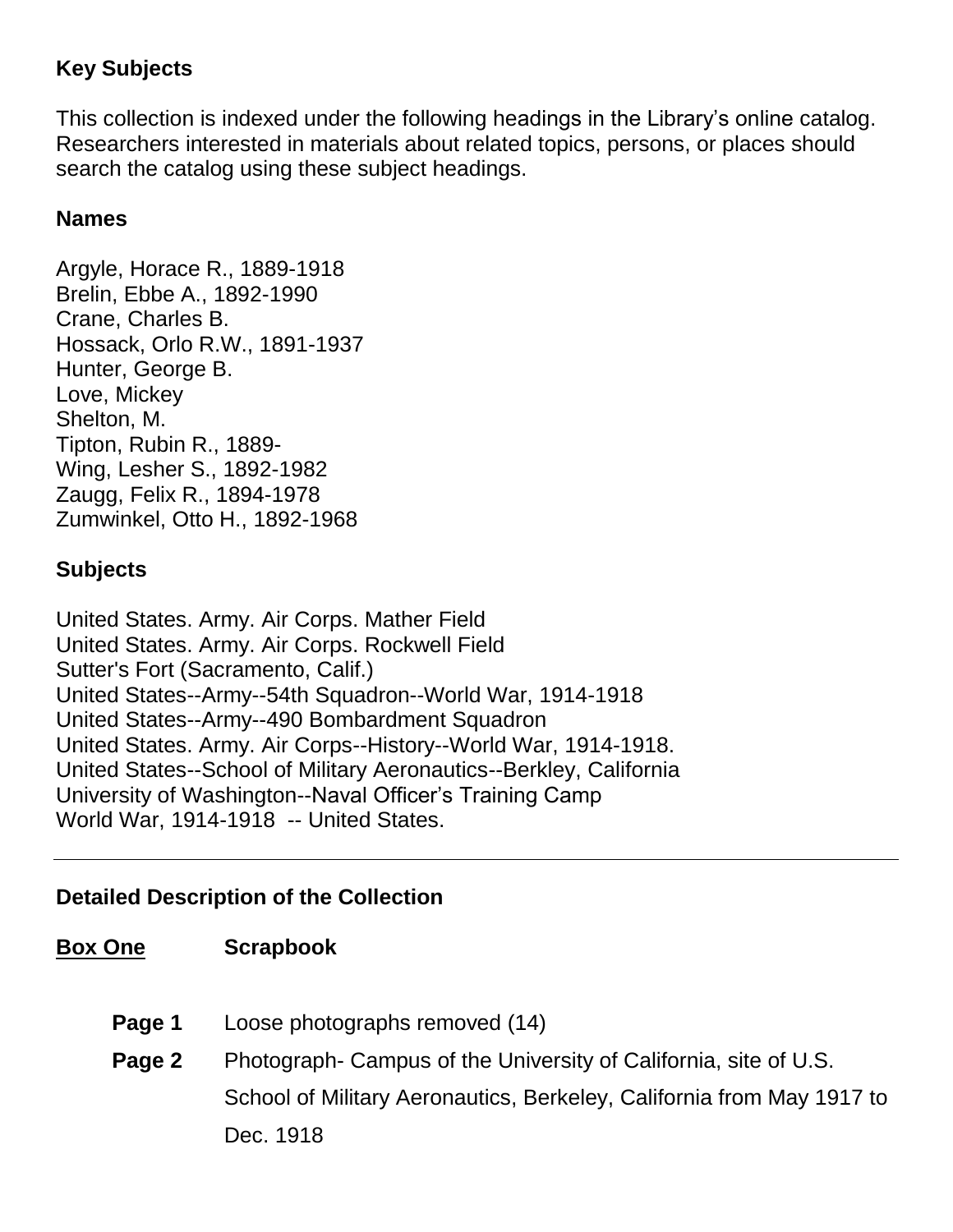| Page 3 | Photograph-The "Aero Lab"                                                |
|--------|--------------------------------------------------------------------------|
|        | Courses: Gunnery, Theory of Flight, Airplanes, Observation               |
| Page 4 | Photograph-Squadron "54"                                                 |
|        | The Graduating Class, Aug. 31, 1918                                      |
| Page 5 | The U. of C. Campenele and scenes from it                                |
|        | Photograph 1 (top left)- from the Drill Field toward the "Hills"         |
|        | California Hall, Boalt Hall, The Campenile (300 feet high.)              |
|        | Photograph 2 (right) from the tower toward W. Berkeley                   |
|        | Benjamin Ide Wheeler Hall~ The Library                                   |
|        | Photograph 3 (bottom left) from the tower toward Richmond                |
|        | Barracks and Agriculture Hall- The Library                               |
| Page 6 | Photograph 1 (left)- O.H. Zumwinkel, Squadron Commander                  |
|        | Photograph 2 (center) - L.S. Wing                                        |
|        | Photograph 3 (right)- F.R. Zaugg, Ass't Squadron Commander               |
| Page 7 | A Few of the Best of Us- Working Scenes                                  |
|        | Photograph 1 (top left)- Resting after twisting the Curtiss OX-5 and     |
|        | Hall-Scott A5A                                                           |
|        | Photograph 2 (top right) - 5 o'clock - Mock Retreat                      |
|        | Photograph 3 (bottom center) - typical pose                              |
|        | Sketch 1 (left) - G evl- 90 HP                                           |
|        | Sketch 2 (right) - 8 cyl. 90 HP                                          |
| Page 8 | Photograph 1 (top)- R. R. Tipton, M.G., M. Shelton, A.S., F.R. Zaugg,    |
|        | A.S., L.S. Wing, A.S., June 25, 1918                                     |
|        | Photograph 2 (bottom left) - O.H. Zumwinkle - Sq. Com., F. Zaugg-        |
|        | Ass't Sq. Com., from June 1, to Aug. 17, 1918. Squadron 54               |
|        | Photograph 3 (bottom right) - F.R. Zaugg - Sq. Com., E.A. Brelin - Ass't |
|        | Sq. Com. from Aug 17, to Aug. 31, 1918. Squadron 54                      |
| Page 9 | The Turn-Out for Athletics daily from 4:00 to 5:00 P.M.                  |
|        | Athletic "Cirricula": Indoor baseball (outside) - 3 weeks, Boxing and    |

Boxing "Tournamets"- 5 weeks, Track Work and Meets- 5 weeks.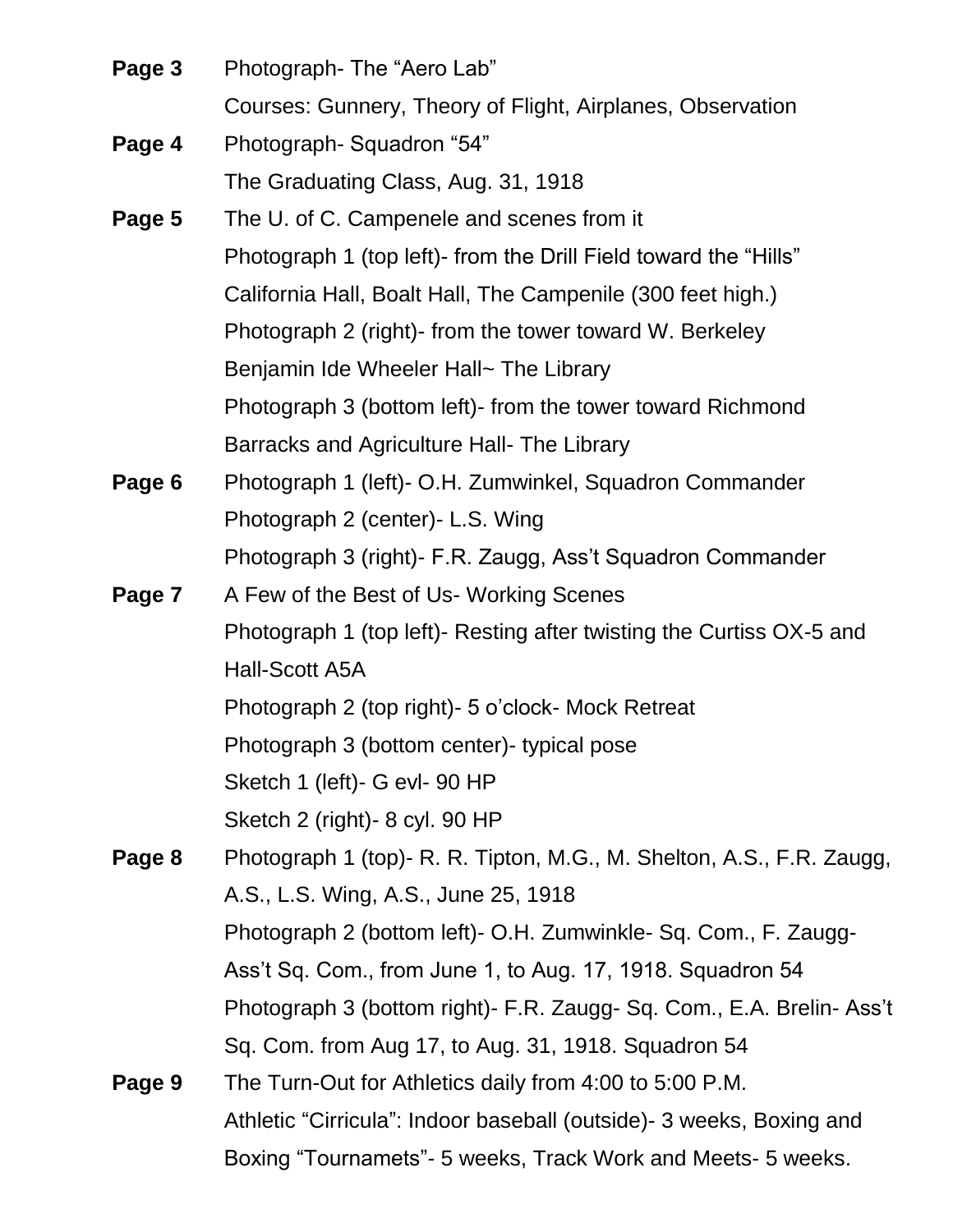Photograph 1 (top left)- "On the Line for Gym" The Instructor Explains. June 1918 Photograph 2 (bottom right)- Wall Sealing- Practicing on Calif's. Track. Aug. 1918. Sketch of top, middle and right and left shoes

**Page 10** "The Old Swimming Hole" Built by the Associated Students of the University of California. Located in the Berkeley Hills back of the campus. August 1918 Photograph 1 (top left)- "Right" Wing, "Pop" Argyle" & Radio Instructor, head only. Photograph 2 (bottom right)- Size of suits due to cost of material

- **Page 11** On the Drill Field during Ceremonies Photograph 1 (top left)- Squadron '54' doing "Front and Center" Photograph 2 (bottom right)- "Parade Rest" during "Retreat" (every afternoon for three months.)
- **Page 12** Squadron '54' Going on drill field just before graduation exercises, Aug. 31, 1918

"A grand and glorious feeling."

Photograph 1 (top left)- Sq. Com. Zaugg, receives orders for

clearance for next day. Instructions at Berkeley completed.

Photograph 2 (bottom right)- Leaving Harmon Gym. for the Drill Field. Three columns single file.

**Page 13** Cadets At Ground School "Pass In Review" (photograph) Squadron '54' Reviewing On Graduation Day, the Graduating Squadron reviews the entire school and its work is finished Squadron '54'- 82 men-graduates Aug. 30, 1918 Lieut. Col. Geo. B. Hunter, A.S. Sig. R.C. Commandant Captain Chas. B. Crane, A.S. Sig. R.C. Adjutant } reviewing officers in foreground.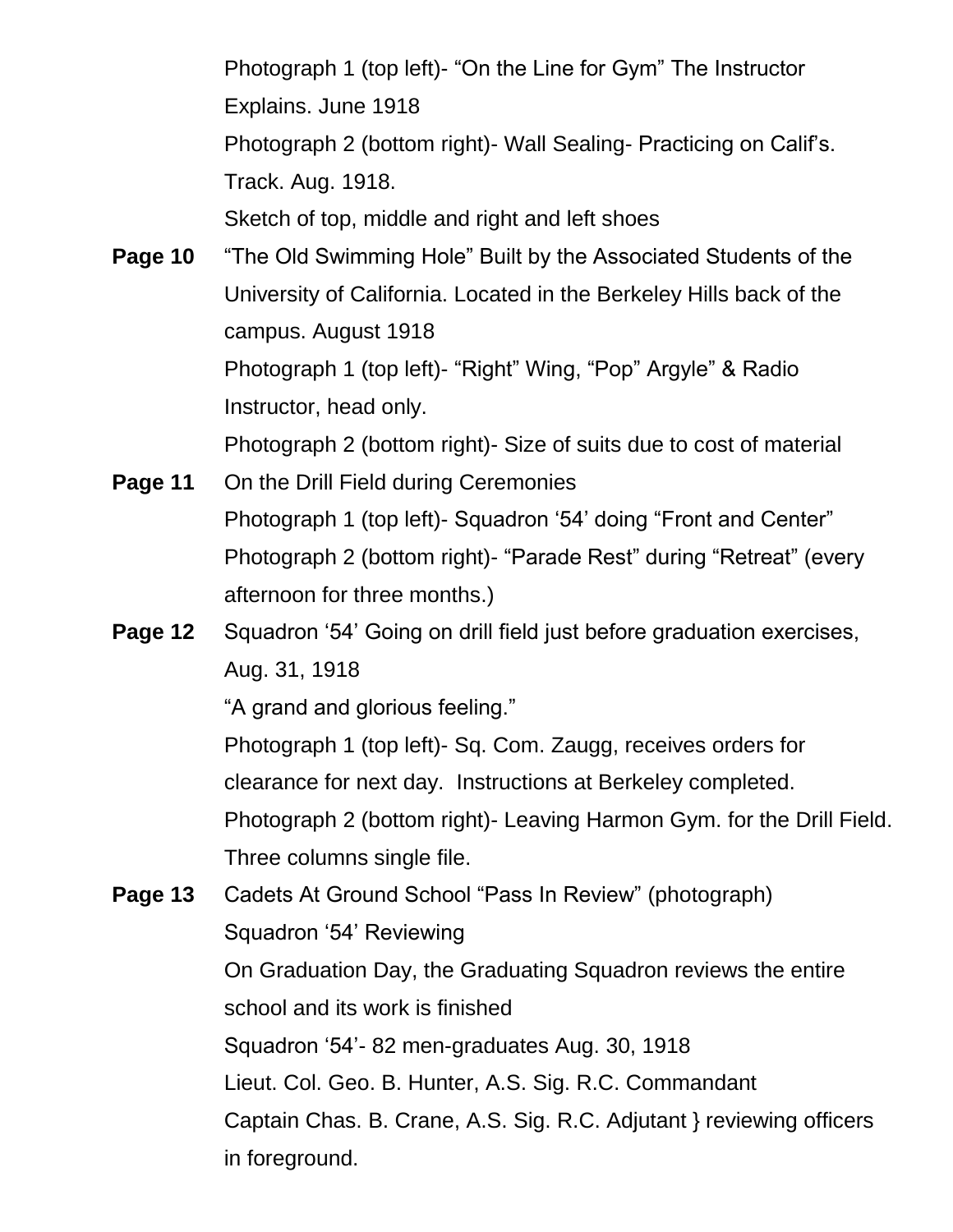**Page 14** Official Photograph of Squadron '54' (photograph) A War Department Record O.H. Zumwinkel- Squadron Com. F.R. Zaugg- Ass't Squadron Com. June 1, to Aug. 17, 1918. F.R. Zaugg- Squadron Com. E.A. Brelin- Ass't Squadron Com. Aug. 17, 1918 to Aug. 31, 1918. **Page 15** Personnel of Squadron 54- Aug. 31, 1918 (photograph) Aviation Ground School, Berkeley, California (90 names listed) **Page 16** Special Orders No. 117 (pamphlet) **Page 17** Certificate of Graduation- Felix R. Zaugg **Page 18** My Own Page Photograph 1 (left)- Knit Sweater, June 1918 Photograph 2 (center)- [loose item removed] Military Haircut, Sept. 5, 1918 in Seattle, Wash. Photograph 3 (right)- Leaving Berkeley, Calif. Sept. 10, 1918 (photograph glued upside down) **Page 19** Leaving Berkeley for Sacramento From Ground School to Flying Field, Sept. 10, 1918 Photograph 1 (top left)- The train is pulling into the station of Berkeley from Oakland Photograph 2 (top right)- Some of our baggage. Foot lockers and barracks bags Photograph 3 (bottom center)- Crap shooter waiting for the train Cadet Hossack gathers in the shekels. **Page 20** At Mather Field, Sacramento, California Photograph 1 (top left)- Cadet Carracks 'A.'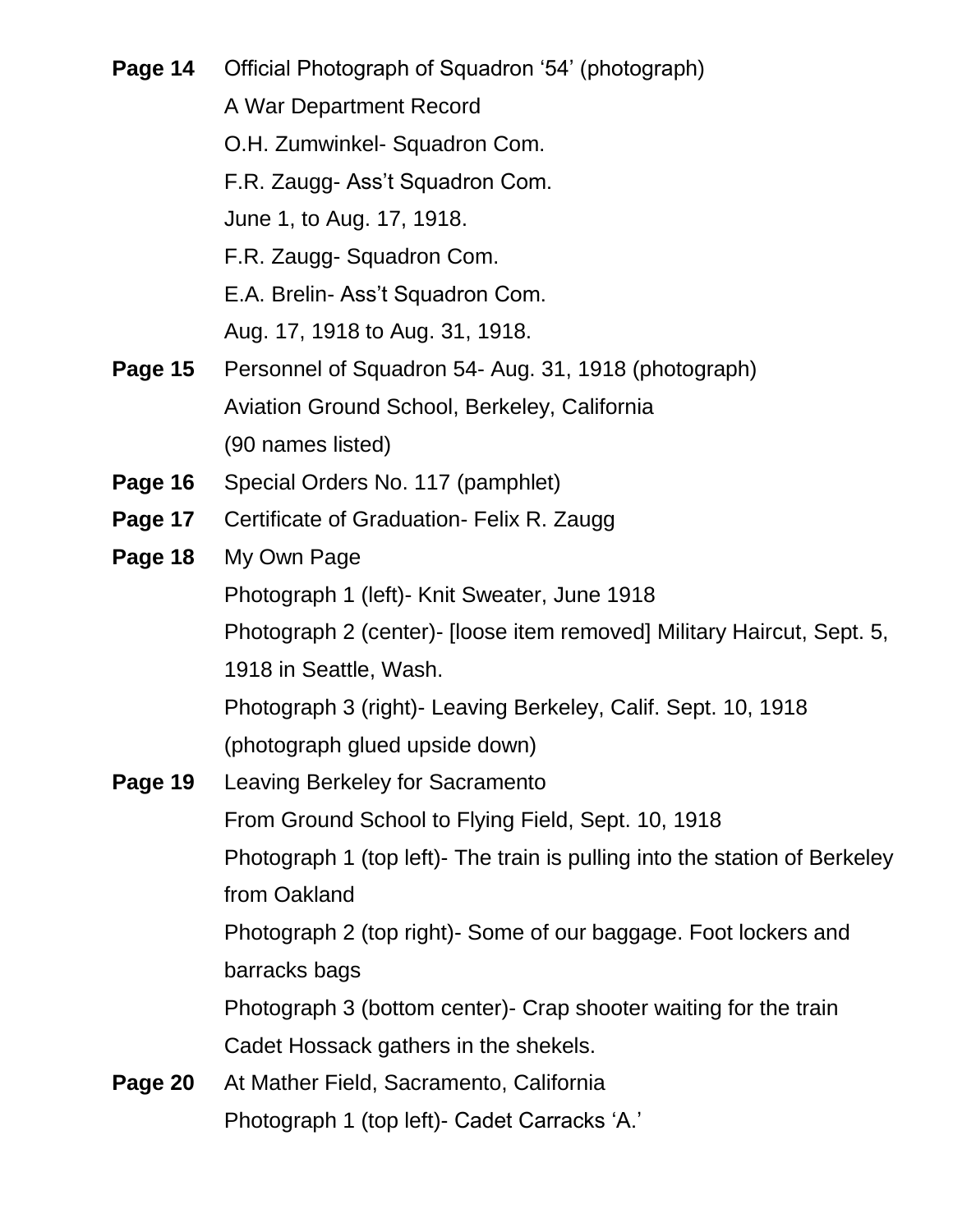Photograph 2 (bottom right)- Cadets Bailey, Brown, and Zaugg (r. to l.) do a little K.P.- Rear of Mess Hall. Embryo aviators being humbled.

**Page 21** Mather Field, California

Photograph 1 (top left)- Ships on the line to be returned to Hangars Photograph 2 (top right)- Ships on a line for the morning's flight Photograph 3 (bottom center)- Cadet Hossack and his ship- 47419 in a Primary Cross Country Field 12 miles from the Home Field.

**Page 22** Aviators and their Ships- October 1918 Photograph 1 (top left)- Wing and Baker Photograph 2 (top center)- Orlo R.W. Hossack Photograph 3 (top right)- Wing and Bailey Photograph 4 (bottom left)- F.R. Zaugg Photograph 5 (bottom right)- Lesher S. Wing

## **Page 23** Some Poses in the Vinyard Back of the Hangars. "Paraphenalia" is Real (Hellers) Photograph 1 (top left)- no caption Photograph 2 (top right)- Cadets Wing and Argyle Photograph 3 (bottom left)-Cadets Argyle and Zaugg Photograph 4 (bottom right)- no caption

- **Page 24** Views taken in the Air- Dec. 15, 1918 Photograph 1 (top left)- Over Woodland at 3000 feet looking toward Coast Mts. 20 miles from Mather Photograph 2 (top right)- Marysville from 1500 feet, 60 miles from **Mather** Photograph 3 (center)- "Piper" Hossack, the pilot and photographer Photograph 4 (bottom left)- Looking toward Sierra Nevadas from 4000 feet over Mills Station. 1 mile from Mather. Photograph 5 (bottom right)- Marysville from 3200 feet.
- **Page 25** Views of one ship taken from another- both in the air. Dec. 15, 1918.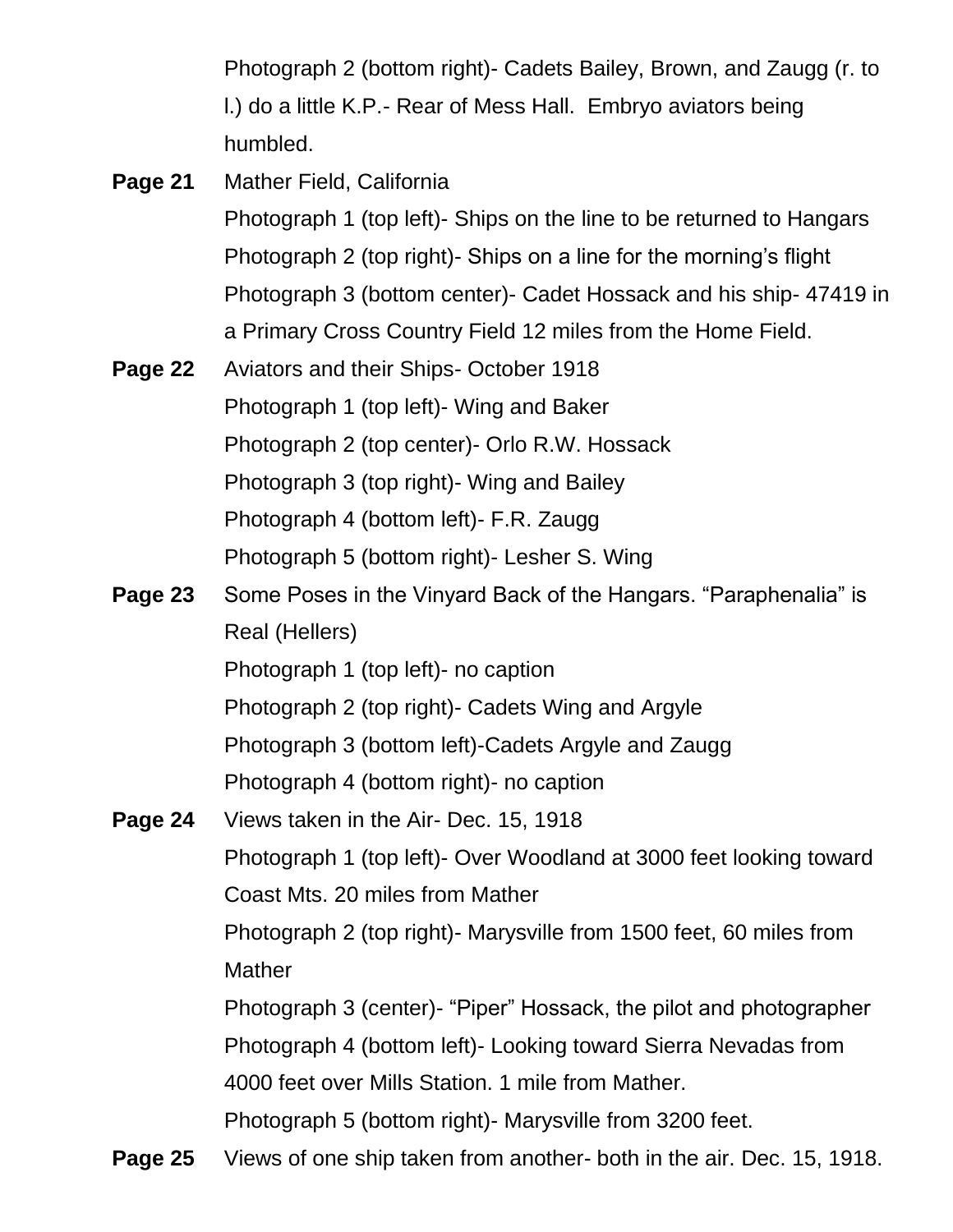Photograph 1 (top left)- Going into "A Nose Dive" 3500 feet elev. Photograph 2 (top center)- "Keep your nose on the horizon, and fly straight!" Flying straight at 2300ft. Photograph 3 (top right)- Plane just off its back in an "Immelman." Photograph 4 (bottom center)- The pilot of the above ship at an elevation of 4 feet.

**Page 26** 2<sup>nd</sup> Lieut. O.R.W. Hossack, R.M.A., A.S., SIG. R.C. "Piper" Hossack, the dare-devil pursuit pilot, Dec. 1918 Photograph 1 (top left)- Observe the "Devil-may-care" expression Photograph 2 (top right)- Ready to "Take Off." Photograph 3 (bottom left)- His favorite ship. Photograph 4 (bottom right)- Resting in Field #6 after a "Jazz-Ride."

- **Page 27** Miscellaneous Collection Photograph 1 (top left)- Going to Buffalo Park, Sacramento, Calif.- Nov. 24, 1918 Photograph 2 (top right)- Mt. Shasta (from the railroad) Photograph 3 (bottom center)- 22 ships trying to fly in formation- Nov. 26, 1918.
- **Page 28** "Look at the EARS on him"!! "Waco, Waco, you @\*-\*"! (blankety blank.) Photograph 1 (top center)- "A Dizzy Cadet." Photograph 2 (center left)- Private 1<sup>st</sup> Cl. A.S., M.A. Photograph 3 (bottom center)- Sutter's Fort- 1849, Sacramento Photograph 4 (center right)- 2<sup>nd</sup> Lieut. R.M.A., A.S., Sig. R.C. **Page 29** Photograph 1 (bottom left)- Cadet L.S. Wing Photograph 2 (center)- Cadet 'Mickey' Love, of Salt Lake City

Photograph 3 (top right)- hard boil?

- **Page 30** The R.M.A. Wings, in flowers (photograph) Floral Design from Cadets at H.R. Argyle's funeral.
- **Page 31** Picture Puzzle!!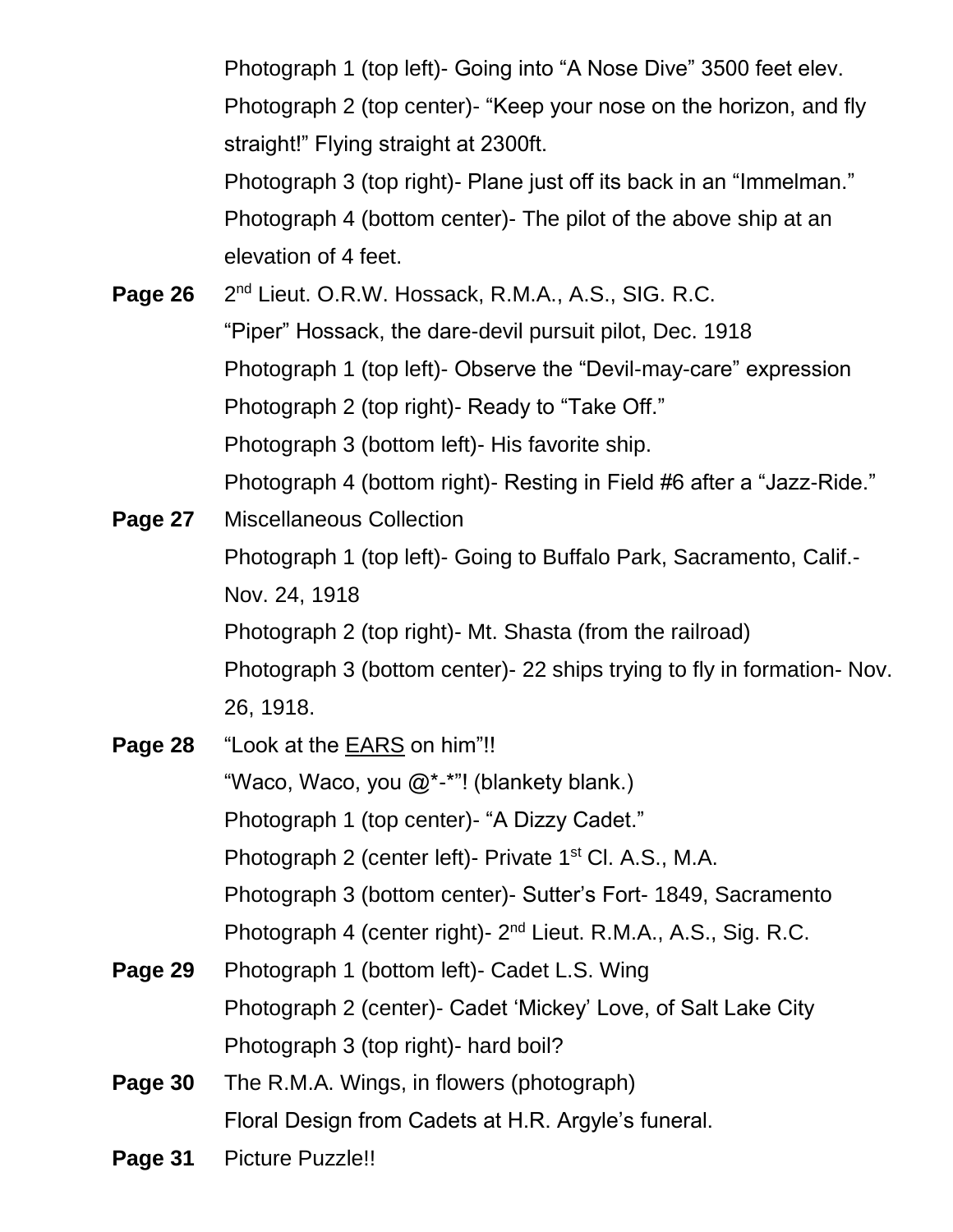Photograph 1 (top left)- no caption [Zaugg and woman] Photograph 2 (center)- no caption [Zaugg and woman] The "Weak-End" Pass! (September 12, 1918)

- **Page 32** "I'd hate to "loose" you, I'm so used to you now." "A fair, fleeting vision  $\ldots$ ," and Jazz-hound [3 photographs of a woman]
- **Page 33** At the Naval Officers Training Camp. University of Washington, Seattle, Washington. Photograph 1 (top left)- no caption Photograph 2 (top right)- no caption Photograph 3 (bottom center)-Ensign Kirkby, U.S.N.R., Ensign Johnson U.S.N.R., Ensign Zaugg U.S.N.R.
- **Page 34** THE END OF THE WAR!!
- **Page 35** Air Service Flying School Orders, December 19, 1918
- **Page 36** Air Service Flying School Orders, December 18, 1918
- **Page 37** Air Service Flying School Orders, December 16, 1918
- **Page 38** Air Service Flying School Orders, December 17, 1918
- **Page 39** U.S. Army Promotion (Second Lieutenant, Aviation Section (Flying Status) Signal) Certificate, December 19, 1918
- **Page 40** U.S. Army Promotion (Second Lieutenant, Air Service) Certificate, December 19, 1923 [Three loose items removed]
- **Page 41** The 1925 Summer Camp, Aug. 2 to 16, 1925, Rockwell Field, Coronado, California
- **Page 42** Ninth Corps Air, Special Orders, July 24, 1925
- **Page 43** Aerial Views of Rockwell Field, Aug. 2 to 16, 1925 (3 photographs)
- **Page 44** Photograph 1 (top left)- Neither trap nor crap shooting Photograph 2 (top right)- Doing a little crap shooting Photograph 3 (bottom center)- Pistol practice on the range
- **Page 45** Photograph 1 (top left)- no caption Photograph 2 (top right)- "Shave Tail"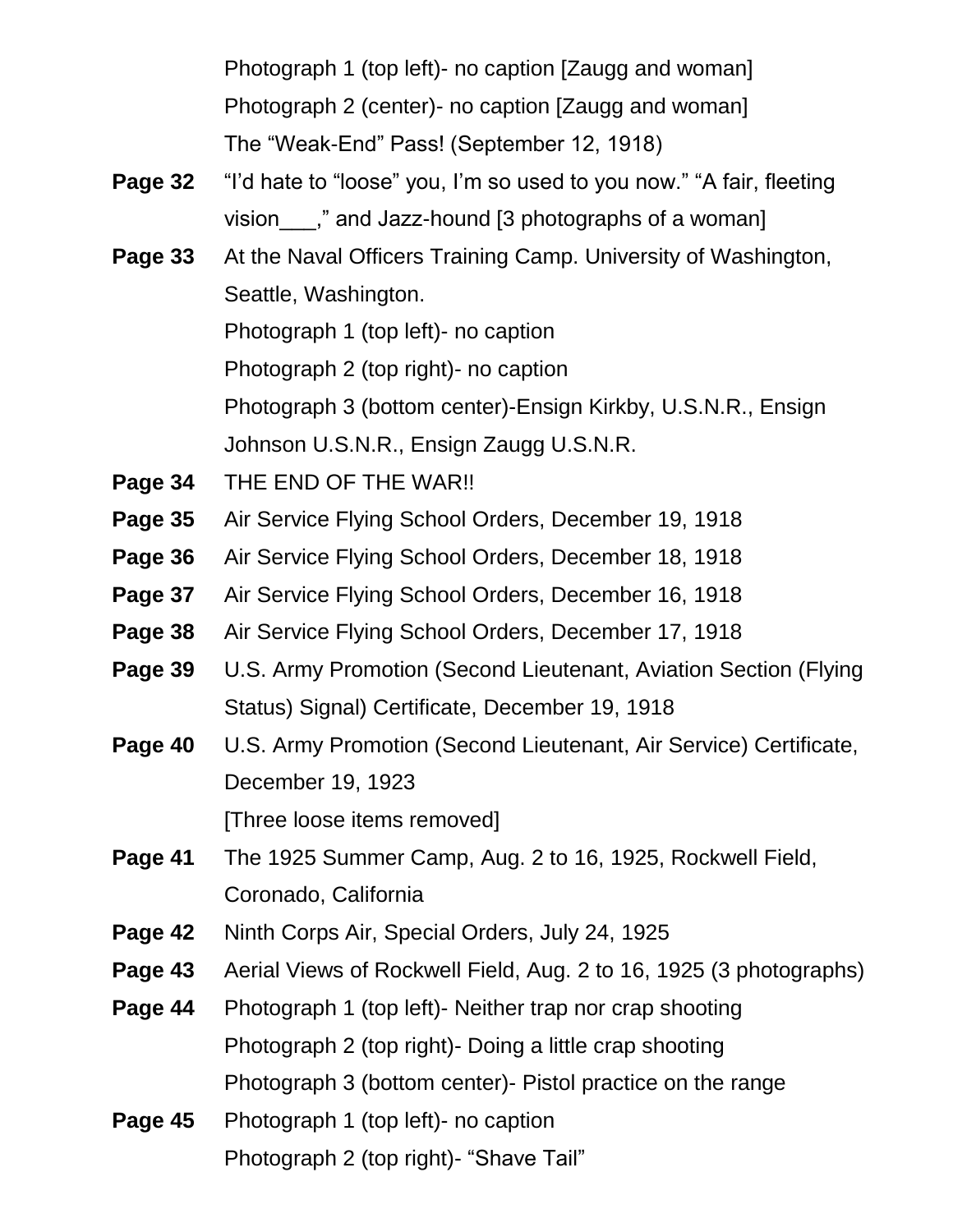Photograph 3 (bottom right)- 490 Bombardment Squadron [4<sup>th</sup> photograph (bottom left) missing]

- **Page 46** 3 ship Formation (3 photographs)
- **Page 47** Ships on the Line (4 photographs)
- **Page 48** 4 Ship Formation Photograph 1 (top left)- Straight flying Photograph 2 (bottom right)- Landing
- **Page 49** Photograph 1 (top left)- A Pan Cake Landing Photograph 2 (bottom right)- Landing gear wiped off
- **Page 50** Photograph 1 (top left)- Views of the Coronado Hotel Photograph 2 (top right)- Views of the Coronado Hotel Photograph 3 (bottom center)- For pilots that "crack up"- the infirmary- Hospital
- **Page 51** Loose Items Removed (2)
- **Box Two Digital Reproductions and Loose Items**
- **Folder One Pre-Processing Scrapbook Images** Photographs taken of each page of the scrapbook, 2008

**Folder Two Loose Photographs Removed from Scrapbook** [Page 1] At Mather Field, Sacramento, California, 1918 [Page 1] Richard Tipton, Milton Shelton, Felix Zaugg, Lesher Wing, Berkeley California, 1918 [Page 1] O.H. Zumwinkel Sqdr. Com., F.R. Zaugg Asst. Sqdr. Com., Squadron 54. Berkeley, California, 1918 [Page 1] Cadet Barracks A. Mather's Field, Sacramento, California, 1918 [Page 1] H. R. Argyle, 1918 [Page 1] F.R. Zaugg, Mather Field, 1918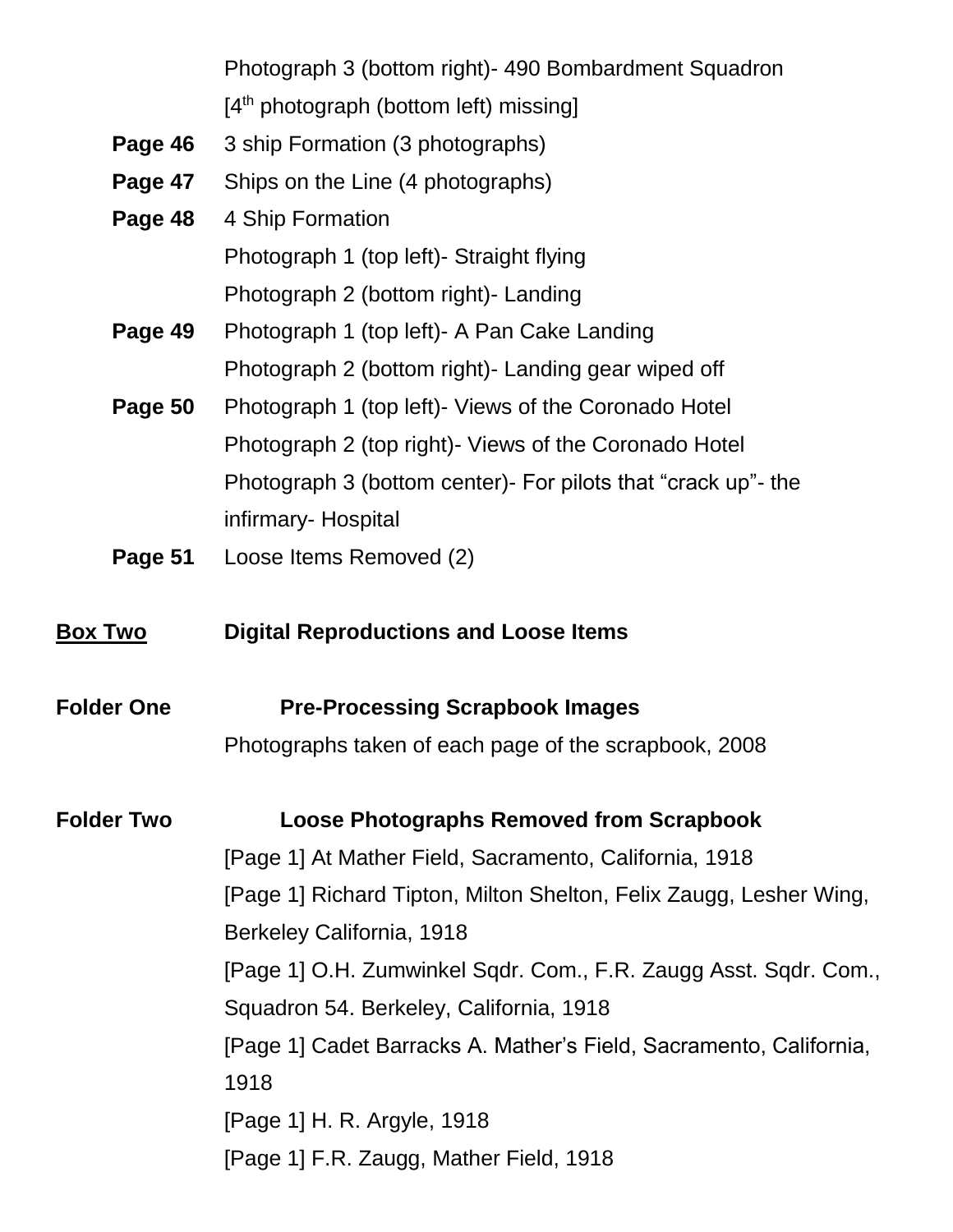[Page 1] At Mather Field, California, 1918 [Page 1] At Mather Field, 1918 [Page 1] Political Cartoon, Air Service Reserve Officers Training Camp, Rockwell Field, Cal., n.d. [Page 1] "49" n.d. [Page 1] "Sideslipping" onto a see of fog from 3200 ft. Top of fog clouds 2500 ft., n.d. [Page 1] "49" n.d. [Page 1] "20" n.d. [Page 1] "30" n.d. [Page 18] photograph, n.d. [Page 45] "45" n.d.

#### **Folder Three Loose Papers Removed from Scrapbook**

[Page 39] Presidential Promotion (Second Lieutenant in the Air Corps) Certificate, 1928 [Page 39] Presidential Promotion (First Lieutenant in the Air Corps) Certificate, 1930 [Page 39] Presidential Promotion (First Lieutenant in the Air Corps) Certificate, 1935 [Page 51] Letter from War Department terminating Reserve status, 1940 [Page 51]Letter from Air Corps, Unit Instruction to Zaugg, 1940

#### **Folder Four Second Order Photographs & Envelope**

Photograph 1- Squadron 54, Aviation Ground School, Berkeley, California, 1918 Photograph 2- Squadron 54, Aviation Ground School, Berkeley California, 1918 Photograph 3- Graduation Day, Squadron 54, 1918